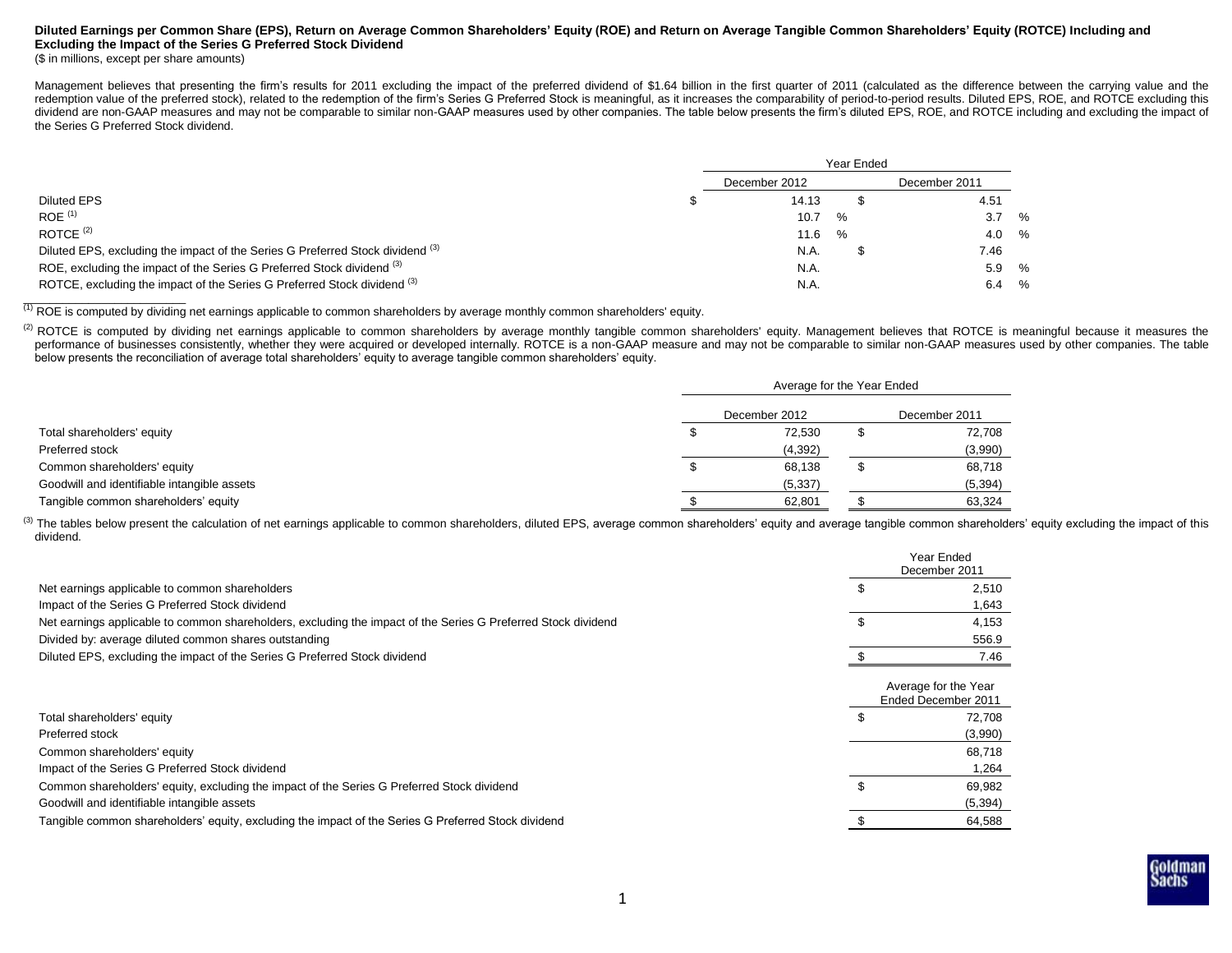## **Diluted EPS, ROE and ROTCE Including and Excluding the Impact of the U.K. Bank Payroll Tax, the SEC Settlement and the New York Stock Exchange (NYSE) Designated Market Maker (DMM) Rights Impairment**

(\$ in millions, except per share amounts)

Management believes that presenting the firm's results excluding the impact of the \$465 million related to the U.K. bank payroll tax, the \$550 million related to the SEC settlement and the \$305 million impairment of the fi NYSE DMM rights is meaningful, as it increases the comparability of period-to-period results. Diluted EPS, ROE and ROTCE excluding these items are non-GAAP measures and may not be comparable to similar non-GAAP measures used by other companies. The table below presents the firm's diluted EPS, ROE and ROTCE including and excluding the impact of these items.

|                                                                                                                              | Year Ended<br>December 2010 |               |
|------------------------------------------------------------------------------------------------------------------------------|-----------------------------|---------------|
| Diluted EPS                                                                                                                  | 13.18                       |               |
| ROF <sup>(1)</sup>                                                                                                           | 11.5                        | %             |
| ROTCF $(2)$                                                                                                                  | 12.5                        | $\frac{1}{2}$ |
| Diluted EPS, excluding the impact of the U.K. bank payroll tax, the SEC settlement and the NYSE DMM rights impairment (3) \$ | 15.22                       |               |
| ROE, excluding the impact of the U.K. bank payroll tax, the SEC settlement and the NYSE DMM rights impairment (3)            | 13.1                        | $\%$          |
| ROTCE, excluding the impact of the U.K. bank payroll tax, the SEC settlement and the NYSE DMM rights impairment (3)          | 14.3                        | $\%$          |

(1) ROE is computed by dividing net earnings applicable to common shareholders by average monthly common shareholders' equity.

<sup>(2)</sup> ROTCE is computed by dividing net earnings applicable to common shareholders by average monthly tangible common shareholders' equity. Management believes that ROTCE is meaningful because it measures the performance of businesses consistently, whether they were acquired or developed internally. ROTCE is a non-GAAP measure and may not be comparable to similar non-GAAP measures used by other companies. The table below presents the reconciliation of average total shareholders' equity to average tangible common shareholders' equity.

|                                             |    | Average for the<br>Year Ended<br>December 2010 |
|---------------------------------------------|----|------------------------------------------------|
| Total shareholders' equity                  | S  | 74,257                                         |
| Preferred stock                             |    | (6, 957)                                       |
| Common shareholders' equity                 | \$ | 67,300                                         |
| Goodwill and identifiable intangible assets |    | (5, 729)                                       |
| Tangible common shareholders' equity        |    | 61,571                                         |

(3) The tables below present the calculation of net earnings applicable to common shareholders, diluted EPS, average common shareholders' equity and average tangible common shareholders' equity excluding the impact of thes items.

|                                                                                                                                                             |   | Year Ended<br>December 2010 |
|-------------------------------------------------------------------------------------------------------------------------------------------------------------|---|-----------------------------|
| Net earnings applicable to common shareholders                                                                                                              |   | 7.713                       |
| Impact of the U.K. bank payroll tax                                                                                                                         |   | 465                         |
| Pre-tax impact of the SEC settlement                                                                                                                        |   | 550                         |
| Tax impact of the SEC settlement                                                                                                                            |   | (6)                         |
| Pre-tax impact of the NYSE DMM rights impairment                                                                                                            |   | 305                         |
| Tax impact of the NYSE DMM rights impairment                                                                                                                |   | (118)                       |
| Net earnings applicable to common shareholders, excluding the impact of the U.K. bank payroll tax, the SEC<br>settlement and the NYSE DMM rights impairment | S | 8.909                       |
| Divided by: average diluted common shares outstanding                                                                                                       |   | 585.3                       |
| Diluted EPS, excluding the impact of the U.K. bank payroll tax, the SEC settlement and the NYSE DMM rights<br>impairment                                    |   | 15.22                       |

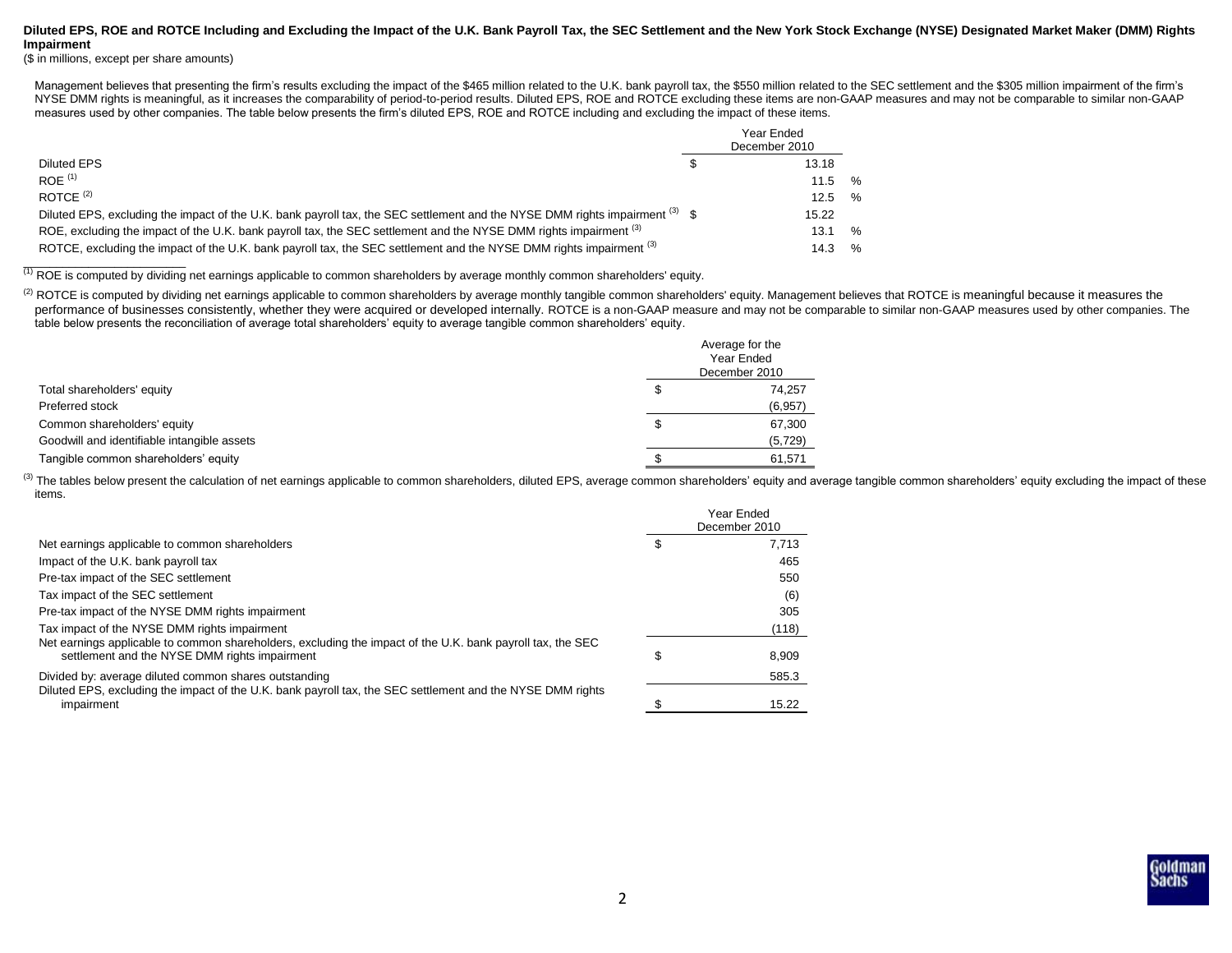#### **Diluted EPS, ROE and ROTCE Including and Excluding the Impact of the U.K. Bank Payroll Tax, the SEC Settlement and the NYSE DMM Rights Impairment, continued** (\$ in millions, except per share amounts)

|                                                                                                                                                                                         |   | Average for the<br>Year Ended<br>December 2010 |
|-----------------------------------------------------------------------------------------------------------------------------------------------------------------------------------------|---|------------------------------------------------|
| Total shareholders' equity                                                                                                                                                              |   | 74.257                                         |
| Preferred stock                                                                                                                                                                         |   | (6,957)                                        |
| Common shareholders' equity                                                                                                                                                             |   | 67,300                                         |
| Impact of the U.K. bank payroll tax                                                                                                                                                     |   | 359                                            |
| Impact of the SEC settlement                                                                                                                                                            |   | 293                                            |
| Impact of the NYSE DMM rights impairment                                                                                                                                                |   | 14                                             |
| Common shareholders' equity, excluding the impact of the U.K. bank payroll tax, the SEC settlement and the NYSE<br>DMM rights impairment<br>Goodwill and identifiable intangible assets | ъ | 67.966<br>(5, 729)                             |
| Tangible common shareholders' equity, excluding the impact of the U.K. bank payroll tax, the SEC settlement and<br>the NYSE DMM rights impairment                                       |   | 62,237                                         |

# **Effective Income Tax Rate Excluding the Impact of the U.K. Bank Payroll Tax and the SEC Settlement**

(\$ in millions)

Management believes that presenting the firm's effective income tax rate for 2010 excluding the impact of the \$465 million U.K. bank payroll tax and the \$550 million SEC settlement, substantially all of which was non-deduc meaningful as excluding these items increases the comparability of period-to-period results. The effective income tax rate excluding the impact of these items is a non-GAAP measure and may not be comparable to similar non-GAAP measures used by other companies. The table below presents the calculation of the effective income tax rate excluding the impact of these amounts.

|                                     | Year Ended December 2010 |                     |  |                        |                              |  |  |  |  |  |  |
|-------------------------------------|--------------------------|---------------------|--|------------------------|------------------------------|--|--|--|--|--|--|
|                                     |                          | Pre-tax<br>earnings |  | Provision<br>for taxes | Effective income<br>tax rate |  |  |  |  |  |  |
|                                     |                          |                     |  |                        |                              |  |  |  |  |  |  |
| As reported                         |                          | 12,892              |  | 4,538                  | 35.2%                        |  |  |  |  |  |  |
| Add back:                           |                          |                     |  |                        |                              |  |  |  |  |  |  |
| Impact of the U.K. bank payroll tax |                          | 465                 |  |                        |                              |  |  |  |  |  |  |
| Impact of the SEC settlement        |                          | 550                 |  |                        |                              |  |  |  |  |  |  |
| As adjusted                         |                          | 13,907              |  | 4,544                  | 32.7%                        |  |  |  |  |  |  |

# **Ratio of Compensation and Benefits to Net Revenues Excluding the Impact of the U.K. Bank Payroll Tax**

(\$ in millions)

Management believes that presenting the firm's ratio of compensation and benefits to net revenues excluding the impact of the \$465 million U.K. bank payroll tax is meaningful, as excluding it increases the comparability of to-period results. The ratio of compensation and benefits to net revenues excluding the impact of this item is a non-GAAP measure and may not be comparable to similar non-GAAP measures used by other companies. The table below presents the calculation of the ratio of compensation and benefits to net revenues including and excluding the impact of this item.

|                                                                                                                     | Year Ended<br>December 2010 |        |               |  |  |  |  |
|---------------------------------------------------------------------------------------------------------------------|-----------------------------|--------|---------------|--|--|--|--|
| Compensation and benefits (which excludes the impact of the \$465 million U.K. bank payroll tax)                    |                             | 15.376 |               |  |  |  |  |
| Ratio of compensation and benefits to net revenues                                                                  |                             | 39.3   | $\frac{1}{2}$ |  |  |  |  |
| Compensation and benefits, including the impact of the \$465 million U.K. bank payroll tax                          |                             | 15.841 |               |  |  |  |  |
| Ratio of compensation and benefits to net revenues, including the impact of the \$465 million U.K. bank payroll tax |                             | 40.5   | $\frac{6}{6}$ |  |  |  |  |

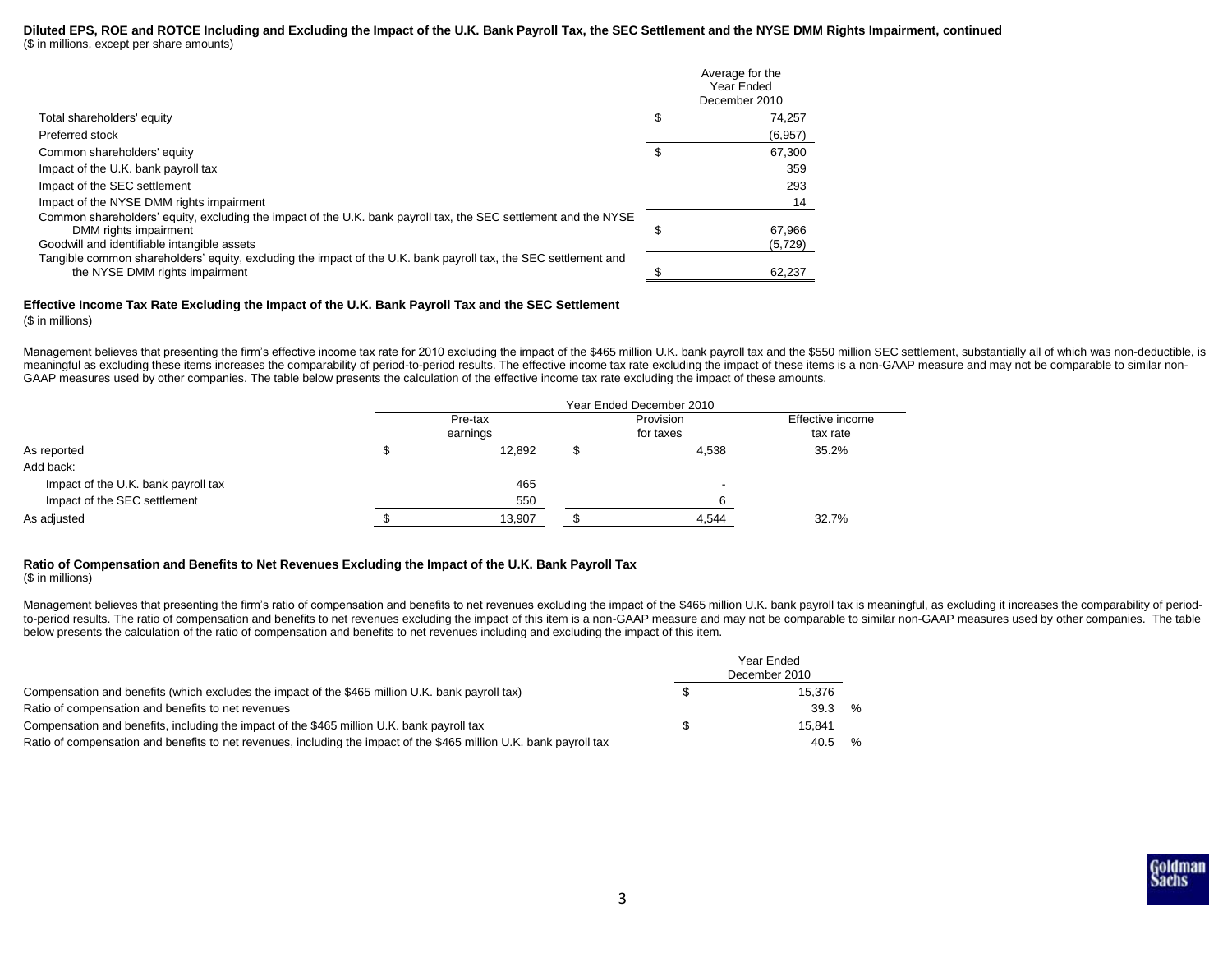### **Adjusted Assets, Adjusted Leverage Ratio, Tangible Common Shareholders' Equity, Tangible Book Value Per Common Share and Tier 1 Common Ratio** (\$ in millions, except per share amounts)

The table below presents information on the firm's assets, shareholders' equity, leverage ratios, book value per common share and Tier 1 common ratio.

|                                              | December<br>2012 |                           | September<br>2012 |               | June<br>2012  |              | March<br>2012 |              | December<br>2011 |              |
|----------------------------------------------|------------------|---------------------------|-------------------|---------------|---------------|--------------|---------------|--------------|------------------|--------------|
| <b>Total assets</b>                          | \$<br>938,555    |                           | \$<br>949,207     |               | \$<br>948,638 |              | \$<br>950,932 |              | \$<br>923,225    |              |
| Adjusted assets (1)                          | 686,874          |                           | 675,407           |               | 654,799       |              | 647,592       |              | 604,391          |              |
| Total shareholders' equity                   | 75,716           |                           | 73,687            |               | 72,855        |              | 71,656        |              | 70,379           |              |
| Leverage ratio <sup>(2)</sup>                | 12.4 x           |                           | 12.9              | $\mathsf{x}$  | 13.0          | $\mathsf{x}$ | 13.3          | $\mathsf{x}$ | 13.1             | $\mathbf{x}$ |
| Adjusted leverage ratio <sup>(3)</sup>       | 9.1              | $\boldsymbol{\mathsf{x}}$ | 9.2               | $\mathsf{x}$  | 9.0           | $\mathsf{x}$ | 9.0           | $\mathsf{x}$ | 8.6              | $\mathsf{x}$ |
| Common shareholders' equity                  | \$<br>69,516     |                           | \$<br>68,337      |               | \$<br>68,005  |              | \$<br>68,556  |              | \$<br>67,279     |              |
| Tangible common shareholders' equity (4)     | 64,417           |                           | 63,041            |               | 62,605        |              | 63,186        |              | 61,811           |              |
| Book value per common share (5)              | \$<br>144.67     |                           | \$<br>140.58      |               | \$<br>137.00  |              | \$<br>134.48  |              | \$<br>130.31     |              |
| Tangible book value per common share (4) (5) | 134.06           |                           | 129.69            |               | 126.12        |              | 123.94        |              | 119.72           |              |
| Risk-weighted assets (RWAs) <sup>(6)</sup>   | \$<br>399,928    |                           | \$<br>435,331     |               | \$<br>428,589 |              | \$<br>437,570 |              | \$<br>457,027    |              |
| Tier 1 common ratio <sup>(7)</sup>           | 14.5             | $\frac{0}{0}$             | 13.1              | $\frac{0}{0}$ | 13.1          | %            | 12.9          | %            | 12.1             | %            |

(1) Adjusted assets equals total assets less (i) low-risk collateralized assets generally associated with the firm's secured client financing transactions, federal funds sold and excess liquidity (which includes financial but not yet purchased, at fair value, less derivative liabilities) and (ii) cash and securities segregated for regulatory and other purposes. Adjusted assets is a non-GAAP measure and may not be comparable to similar non-G measures used by other companies. The table below presents the reconciliation of total assets to adjusted assets.

|                                                                             | December<br>2012 |   | September<br>2012 | June<br>2012 |            |               |               |  |  |  |  |  |  |  |  |  |  | March<br>2012 | December<br>2011 |
|-----------------------------------------------------------------------------|------------------|---|-------------------|--------------|------------|---------------|---------------|--|--|--|--|--|--|--|--|--|--|---------------|------------------|
| Total assets                                                                | \$<br>938,555    | S | 949,207           | S            | 948,638    | \$<br>950,932 | \$<br>923,225 |  |  |  |  |  |  |  |  |  |  |               |                  |
| Deduct: Securities borrowed                                                 | (136, 893)       |   | (165, 250)        |              | (167, 516) | (169,092)     | (153, 341)    |  |  |  |  |  |  |  |  |  |  |               |                  |
| Securities purchased under agreements to<br>resell and federal funds sold   | (141,334)        |   | (147, 361)        |              | (167, 344) | (181,050)     | (187, 789)    |  |  |  |  |  |  |  |  |  |  |               |                  |
| Add:<br>Financial instruments sold, but not yet<br>purchased, at fair value | 126,644          |   | 144,179           |              | 149,948    | 151,251       | 145,013       |  |  |  |  |  |  |  |  |  |  |               |                  |
| Less derivative liabilities                                                 | (50, 427)        |   | (51, 771)         |              | (52, 242)  | (51,350)      | (58, 453)     |  |  |  |  |  |  |  |  |  |  |               |                  |
| Subtotal                                                                    | (202, 010)       |   | (220, 203)        |              | (237, 154) | (250, 241)    | (254, 570)    |  |  |  |  |  |  |  |  |  |  |               |                  |
| Deduct: Cash and securities segregated for<br>regulatory and other purposes | (49,671)         |   | (53, 597)         |              | (56, 685)  | (53,099)      | (64, 264)     |  |  |  |  |  |  |  |  |  |  |               |                  |
| Adjusted assets                                                             | 686,874          |   | 675,407           |              | 654,799    | 647,592       | 604,391       |  |  |  |  |  |  |  |  |  |  |               |                  |